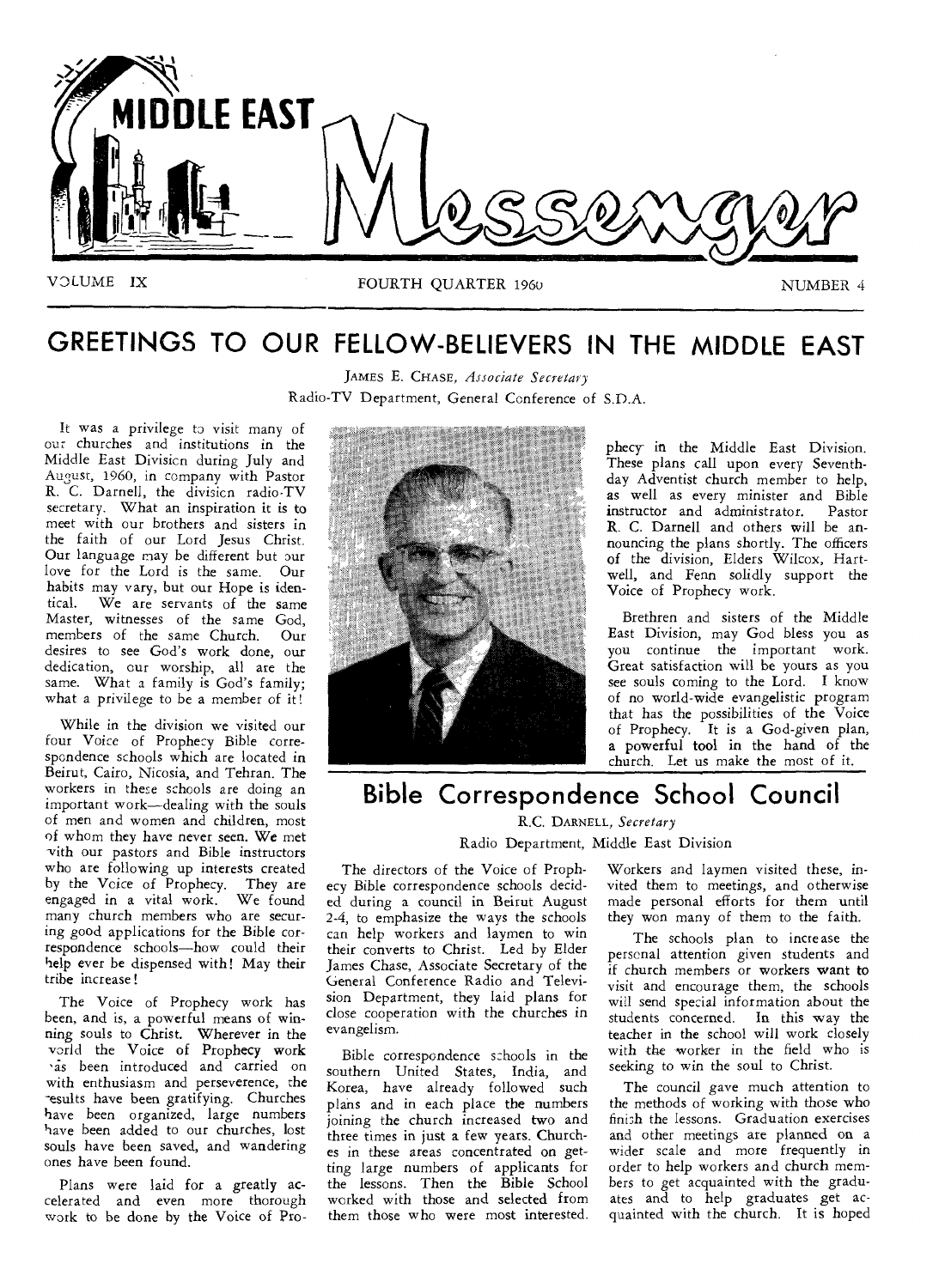that the mission committees will appoint special persons to assist the pastors and evangelists in getting to know the best interests so they can be successful in leading them to the truth.

It is expected that where these plans are used the schools will be able to supply evangelists with a good list of names for their meetings and they will be able to get better audiences and baptize more.

Recommendations were voted to plan special lessons for youth from 12 to 15 years of age, a set of lessons about the Bible that would be suitable for Muslims to study, the replacement of the course by easier, more modern and attractive lessons, and a special tenlesson advanced course for graduates. In Iran a course about the Life of Jesus is soon to be printed. Probably many will want to study these new lessons.

Attending the council were Philip Srour, director of the Beirut school; Farag Assad, veteran supervisor of the work in the Heliopolis school; Peter Christakos, director of the Nicosia school; and David Melikian who manages the activities of the Tehran school. Joining the school leaders, were Naim Mashni and Salim Noujaim, presidents of the Jordan and Lebanon sections respectively. R. A. Wilcox and R. H. Hartwell from the division gave valuable counsel. The meetings were under the chairmanship of James Chase from the General Conference, and held under the auspices of the Middle East Division Radio Departinent, headed by Robert Darnell.

## DIVISION BIENNIAL **MEETINGS**

November 15 to 22 the Middle East Division will hold its biennial committee meetings in Beirut, Lebanon. On November 21 three constituency meetings will be held in Beirut as follows: Middle East College constituency at 9 : 00 a.m., Middle East Press constituency at 2 : 00 p.m., and the Adventist Hospital (Benghazi) constituency at 7 : 30 p.m. It is expected that Elders W. E. Murray and 0. A. Blake will be present from the General Conference.

## UNION BIENNIAL SESSIONS

The biennial session of the East Mediterranean Union will convene in Beirut, November 23 and 24, and the General Conference and Middle East Division officers will proceed to the Nile Union November 25 to meet with the delegates to the Nile Union biennial session.

Middle East Division This was held from August 4 to 6 at the Nile Union Academy. Elders Wilcox, Gammon, and Haddad from Beirut assisted in the program. Telegrams of greetings and mutual determination for full dedication were ex-

changed between this Congress and the one that was .being currently held at Zurich for both the Central<sup>®</sup> and Southern European Divisions. The Nile Union Congress was attended by delegates from all over the union as well as most of the colporteurs and workers. The theme was: Festival of the Holy<br>Scriptures. Scriptures.

NILE UNION YOUTH CONGRESS A. A, HADDAD, *Secretary*  MV Department

## FIRST MIXED JORDAN JMV CAMP A. A. HADDAD, *Secretary*  MV Department Middle East Division

The first Jordan JMV camps were held in the summer of 1954—one for the girls and another for the boys. However, through the ensuing years, a growing conviction caused the committee to plan for a mixed camp for the summer of 1960. At first there were a number of conservative objections, but finally the plan was put into effect.

When I arrived on the camp grounds Sunday, July 24, I was very pleased indeed with what my eyes saw. All in all there were fifty campers directed by Brother Salim Hasbany, the new Jordan' MV secretary, and a good staff of consecrated workers. The camp must have made an impression in Jordan as both the broadcasting station of the Hashemite Kingdom of Jordan as well as the leading newspapers reported about the camp.

Throughout the days of the camping

period, we felt the working of God's Spirit very clearly. There was a peacefully inspiring atmosphere brought about by the full cooperation manifested by staff members and JMV's alike. The new *acting* president, Brother Naim Meshni, managed the camp from its business angle, and did such a spectacular job that all the camp voted him unmatched gratitude.

At the end of the camp, the JMV's formed a large delegation that "officially" pled with the camp administration to extend the camp another week. "We are ready to pay whatever extra fees you charge." But the administration knew that the best time to end an event is when acceptance and enthusiasm are at the peak. Thus the first mixed Jordan JMV camp will find its place in the annals of Middle East Division MV history as a sweeping success.

A WORD . OF. THANKS AND A FURTHER APPEAL TO WORKERS LEROY EDWIN .FROOM

General Conference of S.D.A.

*Current Citations Now Needed to Complete "Life, Death, and Destiny" Manuscripts.* 

Deep appreciation is hereby gratefully expressed to our workers who have been on the alert for pertinent statements from writers discussing the nature and destiny of man. Numerous quotations and references of value have been sent me by workers in different lands, which items have already played a vital part in the development of the manuscript *Life, Death, and Destiny,* now *coming* to modern times in its 2500 year coverage.

We are *soon* to climax with contemporary writers who have broken with—or are at least challenging—the traditional positions of the innate immortality of all souls, and the eternal torment of the immortally wicked,



*The group attending the Ministerial Institute held in Heliopolis, June* 29 *to July* 2, 1960.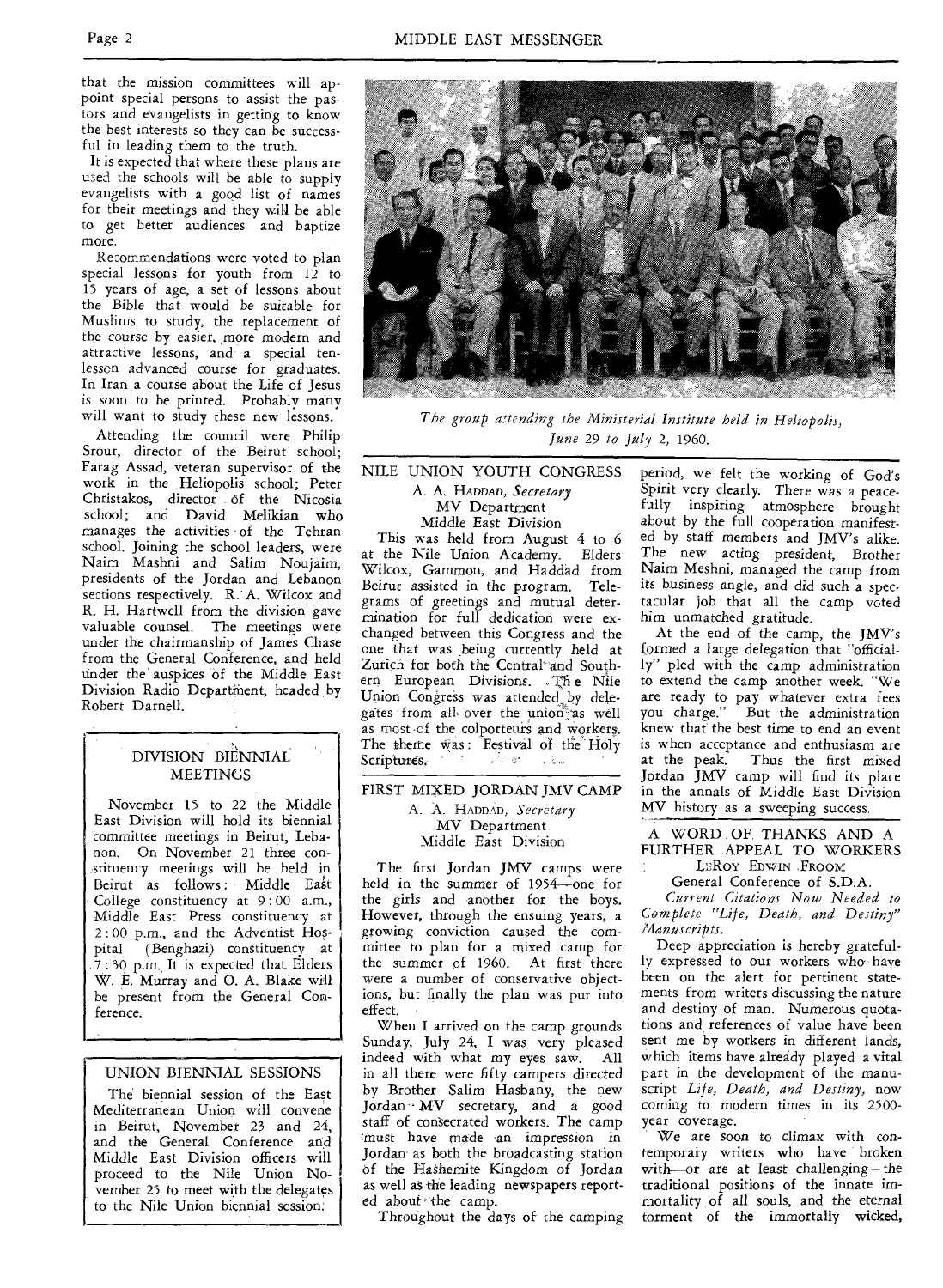

*Following the ordination of Wadie Farag* **and** *Farris Bishai, July* 2 *at the Heliopolis church, this group picture was taken. From left to right, Elder R. A. Wilcox, Elder Wadie Farag, Mrs. Wadie Farag, Elder James Chase, Elder Farris Bishai, Mrs. Farris Bishai, Elder* C. *E. Moseley, Jr., Elder A. G. Zytkoskee.* 

which postulates have so long held general sway.

These paragraphs bring you another appeal to keep on the look-out for current book, pamphlet, and periodical article statements, now appearing with increasing frequency, which clearly reflect the widespread revolt against these predominant positions of the past. You may be able to bring to our attention some priceless item that might otherwise be missed.

The successful completion of this gigantic task, now well along toward consummation, calls for the continuing watchfulness and cooperation of all workers and the prompt reporting of items of value. It **should be added**  that the results, in coordinated form, will be a distinct aid to all workers, and an effective means of reaching scholars not of our faith with a vital coverage of this fundamental doctrine.

As indicated, the cumulative results are already impressive. And I repeat that I know of no other means of compassing current literature of all lands for this closing section—hence this appeal. Please report any items, and send in pertinent information coming to your attention.

This information needs to be exact full name of author, precise title of book, or pamphlet. Notation of the pertinent pages would facilitate matters. Also please give **name of publisher,**  place of publication, and the date of issuance and **edition. In the case of**  periodicals, the name, religious affiliation, and place of publication of the journal, as well as the author and the title of the article are required, and we of course need the exact date, if a weekly, or the month or quarter, as the case may be.

## NILE UNION TEACHERS' INSTITUTE

G. A. KEOUGH, *Educational Secretary*  Middle East Division

The Nile Union Mission held its Teachers' Institute in the Adventist Auditorium, Helipolis, July 27 to August 1. Attending the Institute were the teachers of the Nile Union Academy and the Heliopolis school.

Elder A. G. Zytkoskee, president of the Nile Union Mission, set the keynote of the Institute when, in his opening address, he pointed to Jesus as The Master Teacher. Each morning some phase of the teaching of Jesus was studied as a pattern and guide for the tea:hers of today.

The details of the program were

worked out with Mr. Hanna Watson, Nile Nnion educational secretary, who was also chairman of **the** meetings. Elder E. L. Gammon, president of Middle East College, emphasized the aims and objectives of Adventist schools and pointed out their importance to the church and the community. Miss E. C. Davis, also of Middle East College, gave some practical talks on the learning process, the value of visual aids, and the way to tackle personal problems successfully. Others who led out in discussions with the teachers were Elders Wadie Farag, **C. V.** Brauer, Hilal Dose, Shafik Ghali, and the division educational secretary.

The teachers expressed themselves as appreciating the practical and inspirational counsel that was given. Here are some of the opinions expressed :

"I liked the simplicity and clearness in which **all** the topics were presented." —Hanna Watson. "I have learned a lot in this Institute which will help me as a teacher to be more like Jesus."— Hanna Malaka. "It has been a blessing to me to come together with our teachers for discussion and instruction." —W. **R.** Lesher. From the heavenly messages I have heard I have been encouraged and I reconsecrate myself to follow our Master Teacher in spite of what comes."— Shehata **Guindi. "I**  have learned valuable lessons during this Teachers' Institute and I will perform my duties with renewed determination and added zeal and energy with the help and guidance of the Master Teacher." —Shafik Ghali. Words cannot express how thankful and grateful to God I am that He has given me this wonderful privilege where I have learned many new and useful things. My prayer is that God will help me to put them into practice."—Mrs. **Nadia Abu**  *(Concluded on page 5)* 



*George and Nazeera Ghazal on their wedding day, May* 29, 1960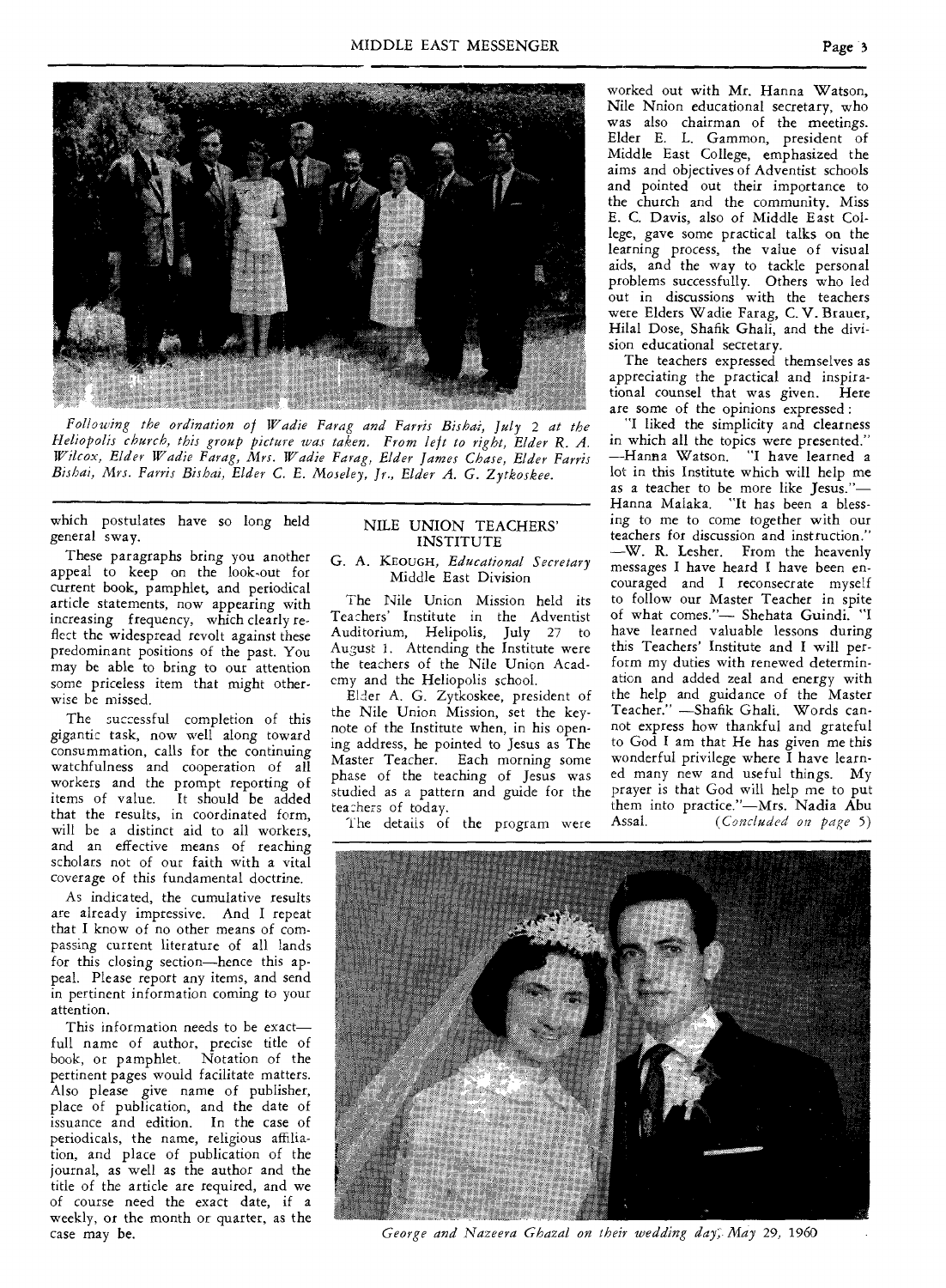

*Baptism of four candidates in the Tigris River* 

## **THE PATHWAY OF SACRIFICE LEADS TO GLORY**

## MINISTERS TO ENCOURAGE LIBERALITY IN GIVING

"The eternal destiny of all is soon to be decided, and at such a time as this, will the presidents of conferences lie back in the harness and refuse to draw the heavy load? They should encourage the people to diligence in the cause of God, to make every exertion for the<br>salvation of souls; but they should salvation of souls; never leave even the slightest impression on their minds, that they are sacrificing too much for the cause of God, or that more is required of them than is reasonable. The providence of God says,

`Go forward,' not back into Egypt; and instead of framing a testimony to please the people, ministers should seek to arouse those who are asleep." $-Vol.$  5, *p.* 372.

"Holding the office of president of a conference, with the experience and influence that this office gives, instead of discouraging the people, you should have urged them to new exertion, to bear weightier responsibilities. There are special duties devolving upon men in re3ponsible positions; there are laborious efforts to be made which it would be convenient to neglect. But when the Shepherds ate negligent of duty, may



Pastor Behnam Arshat with four baptismal candidates in Baghdad, also in the *picture to the extreme right is Sister Nawal Abdul Messih, the Bible Instructor, and next to her the Mother of one of the candidates.* 

the Lord pity the poor sheep."-Vol. 5, *p.* 371.

"Had the ministers done their duty in educating every member, whether rich or poor, to give as God has prospered him, there would be a full treasury. God has shown me that many souls are in danger of eternal ruin through selfishness and worldliness and the watchmen are guilty, for they have neglected their duty. This is a state of things that Satan exults to *see."—Vol.*  5, *p.* 375.

"Ministers have neglected to enforce gospel beneficence. The subject of tithes and offerings has not been dwelt upon as it should have been."—Vol. 5, *p.* 382.

#### THE CALLS FOR MEANS WILL INCREASE

"It is not to be a lamented fact that there are increasing calls to give. God in His providence is calling His people out from their limited sphere of action, to enter upon greater enterprises. Unlimited effort is demanded at this time when moral darkness is covering the world. Worldliness and covetousness are eating out the vitals of God's people. They should understand that it is His mercy which multiplies the demands for their means."- $\mathcal{V}ol.$  3, p. 405.

"If professed Christians would use less of their wealth in adorning the body and beautifying their own houses, and would consume less in extravagant, health-destroying luxuries upon their tables, they could place much larger sums in the treasury of God."--Vol.3, *p.* 401.

"Never was there greater need of earnest, self-sacrificing labor in the cause of Christ than now, when the hours of probation are fast closing, and the last message of mercy is to be given to the world. My soul is stirred within me as the Macedonian cry comes from every direction, from the cities and villages of our own land, from across the Atlantic and the broad Pacific and from the islands of the sea, 'Come over and help us.' Brethren and sisters, will you answer the cry saying : 'We will do our best both in sending you missionaries and money. We will deny ourselves in the embellishment of our houses, in the adornment of our persons, and in the gratification of appetite. We will give the means intrusted to us into the cause of God, and we will devote ourselves also unreservedly to His work.' The wants of the cause are laid before us, the empty treasuries appeal to us most pathetically for help. One dollar (or one pound) now is of more value to the work than ten dollars (or pounds) will be at some future period. Let every dollar that you can spare be invested in the bank of heaven." $Vol.$  5, pp. 732, 733.

"In place of complaining of the officers of the General Conference because they cannot respond to the multi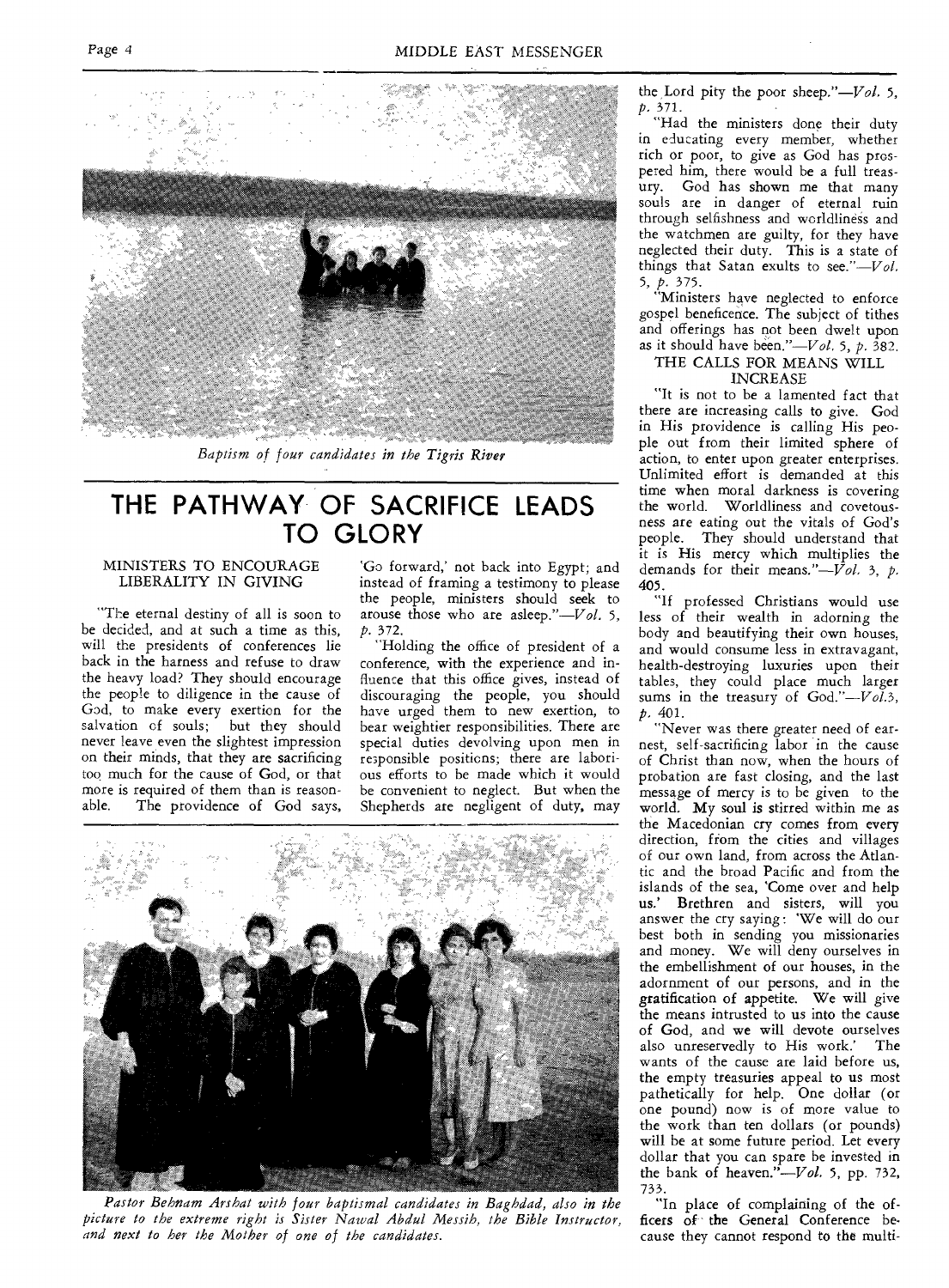plied calls for men and means, let our church members bear a living testimony to the power of the truth by denying self and giving liberally for the advancement of the work. Let our sisters save by refusing to put expensive trimmings on their garments. Let every unnecessary expense be cut down. Let every family bring their tithes and offerings to the Lord. My brethren and sisters, waste not your money in purchasing unnecessary things. You may think little sums do not amount to much, but many littles will make a great whole. Cut off every extravagant expenditure. Indulge in nothing that is simply for display. Your money means the salvation of souls. Let there be systematic giving on the part of all. Some may be unable to give a large sum but all can lay aside each week something for the Master. Let the children act their part. Let parents teach their children to save their piasters to<br>give to the Lord. The gospel give to the Lord. The gospel ministry is to be supported by self-denial and sacrifice. Let not the church members complain because they are so often called upon to give. From every church, prayers should ascend to God for an increase of devotion and liberality. So long as there are souls to save, our interest in the work of soul saving is to know no abating. There are new fields to be entered and we must have your help."—Vol. 9, *pp.* 53, 55, 56.

"Those churches who are the most systematic and liberal in sustaining the cause of God, are the most prosperous spiritually. True liberality in the follower of Christ identifies his interest with that of his Master. . . The spiritual health and prosperity of the church is dependent in a great degree upon her systematic benevolence. It is like the life blood which must flow through the whole being, vitalizing every member of the body." $-Vol.$  3, p. 405.

#### SHALL WE CONTINUE TO INCREASE OUR WORLDLY POSSESSIONS?

"Would you make your property secure? Place it in the hand that bears the nail-print of the crucifixion. Retain it in your possession and it will be to your eternal loss. Give it to God, and from that moment it bears His inscription. It is sealed with His immutability. Would you enjoy your substance? Then use it for the blessing of the suffering." *—Vol.* 9, *p.* 5.

"I saw that if the saints had food laid up by them, or in the field, in the time of trouble, when sword, famine and pestilence are in the land, it would be taken from them by violent hands, and strangers would reap their field. Houses and lands will be of no use to the saints in the time of trouble, for they will then have to flee before infuriated mobs, and at that time their possessions can not be disposed of to



*New Central Baghdad Church* 

advance the cause of present truth. I was shown that it is the will of God, that the saints should cut loose from every incumbrance before the time of trouble comes, and make a covenant with God through sacrifice. I saw that if any held on to their property, and did not inquire of the Lord as to their duty, He would not make duty known, and they would be permitted to keep their property, and in the time of trouble it would come up before them like a mountain to crush them, and they would try to dispose of it, but would not be able. I heard some mourn like this : The cause was languishing, God's prople were starving for the truth, and we made no effort to supply the lack; now our property is useless. Oh, that we had let it go, and laid up treasure in heaven.' *"—Early Writings, pp.* 56, 57.

"Christians who believe the present truth should manifest wisdom and foresight. They should have their business in such a shape that, were they called at any hour to leave it, and should they have no voice in its arrangement, it might be settled as they would have had it were they alive. I was also shown the inconsistency of those who profess to believe the truth withholding their means from the cause of God, that they may leave it for their children. Parents should lay up for themselves treasures in heaven, by appropriating their means themselves to the advancement of the cause of God. They should not rob themselves of heavenly treasure by leaving a surplus of means to those who have enough; for by so doing they not only deprive themselves of the precious privilege of laying up a treasure in the Heavens that faileth not, but they rob the treasury of God. While they have sound minds and good judgment parents should, with prayerful consideration, and with the help of proper counselors who have experience in the truth and a knowledge of the divine will, make disposition of their property. But if they have unbelieving children who have abundance of this world, and who are serving the world, they commit a sin against the Master who has made them His stewards by placing means in their hands merely because they are their children. God's claims are not to be lightly regarded."—V*ol.* 3, *pp.* 117, 119 120, 121.

## Nile Union Teachers' Institute *(Continued from page* 3)

It is the earnest prayer of administrators and teachers that God will abundantly bless the two schools in the Nile Union so that boys and girls will be prepared as citizens for now and eternity.

## FROM HERE AND THERE

## APPRECIATION FOR THE VISIT OF PASTOR J. E. CHASE

On August 4 the Middle East Division committee passed the following action :

"VOTED, To express appreciation to the General Conference and to Elder Chase for his visit to the Middle East Division field during which time he visited all of our

Voice of Prophecy Bible correspondence schools, evaluating them and giving counsel for improvement and greater efficiency; and aided in the conducting of Voice of Prophecy graduations and rallies; and contacted radio and TV station managers; and also presided as chairman at a three day Bible Correspondence School Directors'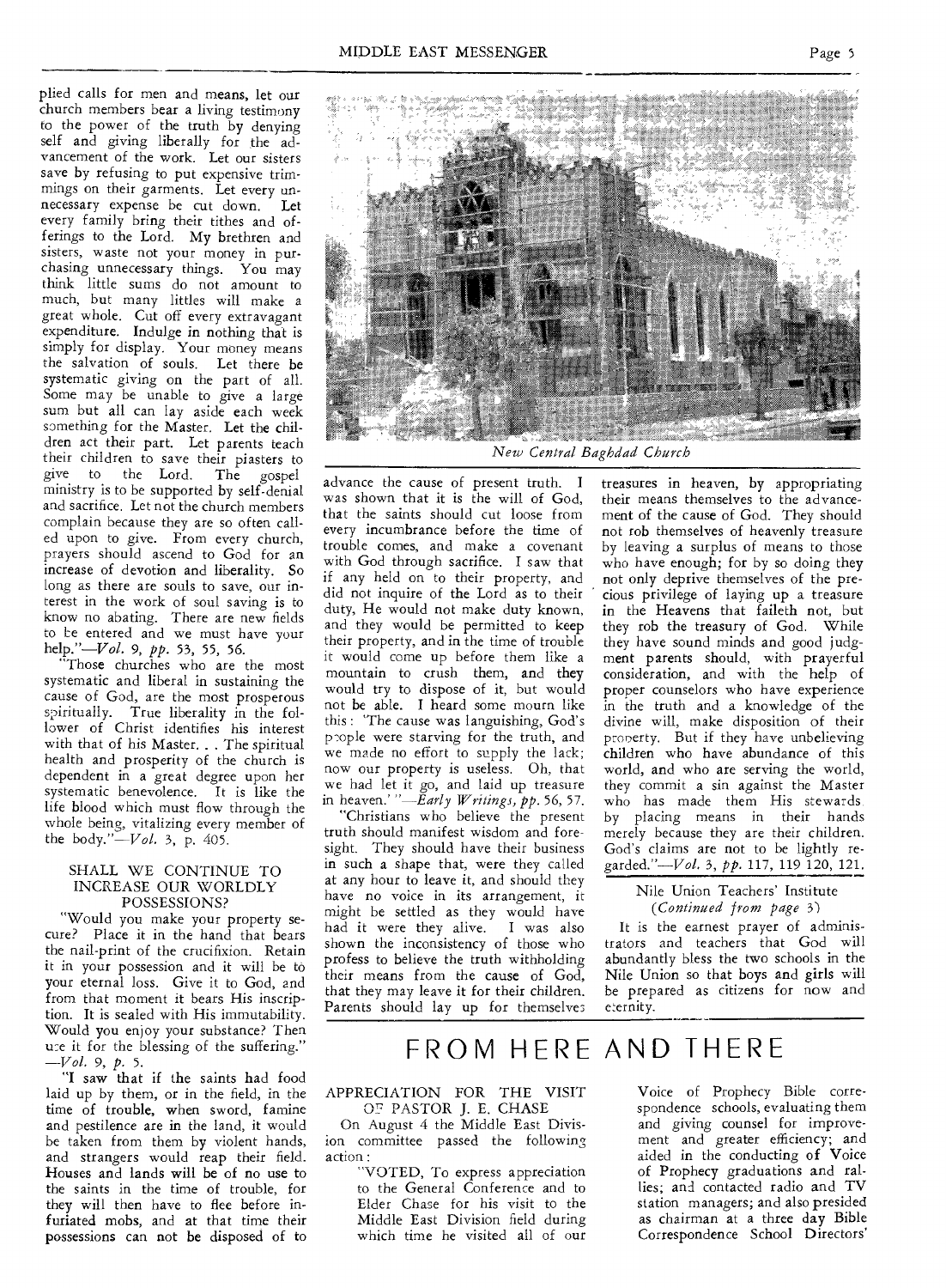Council in Beirut, at which time resolutions were set up for the more effective conduct of the work of these schools.

#### DEPARTMENTAL RECOMMEND-ATIONS

R. H. HARTWELL, *Secretary* 

Middle East Division, Home Missionary and Sabbath School Departments

INDIVIDUAL INGATHERING GOALS: — In an all out effort to enlist some help from every believer in the division on June 28 it was

> VOTED, That in fields other than Cyprus, Lebanon, and Iraq, a minimum individual Ingathering goal be set at LL. 10.00 or its equivalent, for each member. And that in Cyprus, Lebanon, and Iraq the goal set for each individual be a minimum of LL. 20.00 or its unit equivalent. Where the church goals are higher it is understood that there will be special efforts made to reach these. Many members can quietly approach their special friends even where public solicitation is not permitted, and of course most of them can contribute something themselves if necessary to reach their goals.

INGATHERING RALLIES : — Whereas it is necessary that leaders should lead in this project as well as in all worthy endeavors, it was

> VOTED, That in each center where there are various organizations or mission headquarters, a rally be held, and all paid workers be encouraged to set a personal goal for Ingathering, and at the same time plans be made for the conduct of the campaign in the area concerned, and pastors and leaders instruct members in organized plans, and a goal be set for each church.

BRANCH SABBATH SCHOOL YEAR: -Whereas the year 1960 has been designated as "Branch Sabbath School Year," and whereas there are opportunites for new branch Sabbath schools to be opened in the Middle East, it was :

> VOTED, That mission administrators join with departmental secretaries and local Sabbath school councils in studying, when possible on the local committees and church boards, to ascertain every means to promote this worthy project during the last half of 1960, and that, where they are not already doing so, we urge every worker to encourage, both by word and by example, the opening of branch Sabbath schools.

## *MIDDLE EAST DIVISION*

Brother Ignatius Yacoub, who received his B. A. from Middle East College with the class of 1960, has joined the office family of the Middle East Division.

Miss Izella Stuivenga, church school teacher for the children of overseas workers in Beirut, has conducted a Vacation Bible School in Amman, Jordan, helped with their MV camp in Jordan, and also helped one or two other Vacation Bible Schools *following*  the camp.

Pastor V. A. Fenn is rapidly becoming acquainted with the field and its needs, In company with Pastor R. A. Wilcox he has already visited Amman, Cairo, Benghazi, and Tehran. \* Donald Fenn, son of Pastor and Sister V. A. Fenn, has been visiting them for a few weeks in Beirut. He is returning to America after having spent a few years in Europe.

\* Pastor G. A. Keough arrived in Beirut in July and proceeded to Egypt to help conduct the Nile Union Teachers' Institute.

Pastor K. S. Oster and family together with his mother, Sister F. F. Oster, and Pastor J. Russell and family, arrived in Lebanon July 22, and have taken up their duties at Middle East College. Sister F. F. Oster and her husband were former missionaries in Iran and Turkey several decades ago. A division-wide Voice of Prophecy Bible correspondence school directors' council was held in Beirut August 2-4 under the chairmanship of Pastor J. E. Chase. Those who attended were P. G. Christakos, Philip Srour, Farag Assad, David Melikian, Naim Meshni, and of course R. C. Darnell and division officers.

Pastor Anees Haddad spent some time at the Junior camp in Jordan near the end of July, and attended the Nile Union Youth Congress at the Nile Union Academy early in August.

Edmond and Ella Haddad and little Raja visited Pastor Anees Haddad and family as they returned from studying overseas.

\* Brother Ibrahim Swaidan and family were pleased to have his brother Gabriel and his wife spend several weeks with them recently. They have now returned to their home in the United States.

Other visitors to the division offices recently included Pastor C. V. Brauer and family from Egypt; Pastor and Sister C. A. Boykin from the Vincent Hill School in India; Pastor C. R. Holford and family from New Delhi, India; Miss Marion Miller returning to the Giffard Memorial Hospital in India; Robert Baldwin, son of H. M. Baldwin who is business manager of the Bangkok Sanitarium *and* Hospital; David Parker, son of Pastor P. A. Brooks of Mandalay, Burma; Dr. E. A. Brooks and family from the Saigon Adventist Hospital in Vietnam; Dr. C. E. Randolph of the General Conference Medical Department; and thirty-five members of a Pacific Union College tour led by

Dr. J. Paul Stauffer and H. E. Douglass; as well as Brethren P. G. Christakos, Farag Assad, Naim Mashni, and David Melikian of the VOP Bible correspondence schools.

#### *EAST MEDITERRANEAN UNION*

Miss A. Ruby Williams enjoyed a visit from Miss Nawal Abdul-Messih in July.

Pastor Chafic Srour and family have moved to Beirut where he has taken up his duties as director of the Beirut Evangelistic Center.

Brother Leif Jensen, and his associates at the Beirut Physical Therapy rooms, have officially announced the opening of their department and have circulated an attractive brochure en-<br>titled: "In Sickness and in Health." ''In Sickness and in Health." Their hours are Monday through Thursday  $8:00$  to  $5:30$ , and on Fridays 8 : 00 to 12 : 00.

July 31 was a big day at the Beirut Evangelistic Center. Philip Srour, director of the Beirut Voice of Prophecy Bible correspondence school, took charge of a graduation service. Pastor J. E. Chase was the guest speaker.

#### *CYPRUS*

Pastor J. E. Chase of the General Conference Radio Department, accompanied by Pastor R. C. Darnell, visited Nicosia in the interest of the Bible correspondence *school and* radio work.

#### *IRAQ*

Pastor Behnam Arshat reports four<br>tised in Baghdad July 2. Eight baptised in Baghdad July  $2$ . others are said to be awaiting baptism in the near future.

The visit of Pastor C. E. Moseley, Jr., field secretary of the General Conference was much appreciated by the believers in Iraq.

The Kirkuk school property is now deeded to the denomination, and remodeling is in progress so as to provide a suitable place for church meetings.

#### *JORDAN*

On July 16 Pastor R. R. Aussner baptised five candidates. Two were from Jerusalem and three from El Karak where Brother Fayez Samuel and his wife are stationed.

\* Brother and Sister Naim Meshni were made very happy on June 27 when Gillian was born and brightened their home. Interestingly enough was the fact that the same day, in Beirut, Naim's sister Widad Faiman gave birth to Isabella. Widad's husband, Herbert Faiman, is the one who produces fine whole-wheat bread, and tasty rolls at Middle East College.

Brother Salim Hasbany has returned from the temperance institute in Paris, and has taken up his duties as sec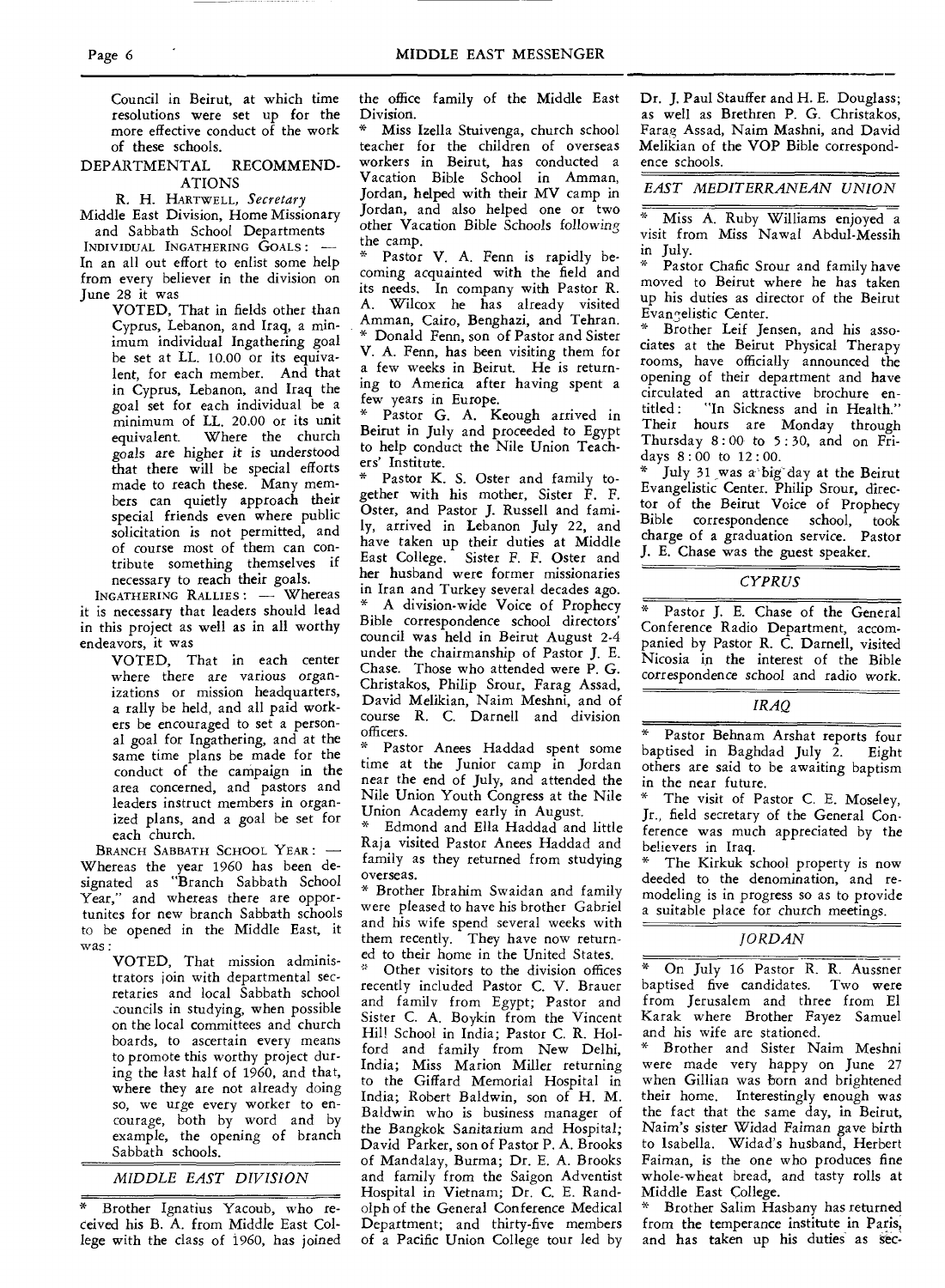retary-treasurer of the Seventh-day Adventist Church in Jordan. He is also secretary of the MV, publishing, and temperance departments.

Brother Naim Meshni is secretary of the educational, home missionary, public affairs, and Sabbath school departments in Jordan, in addition to his duties as the acting president.

#### *LEBANON*

\* Brother George Esbir has been appointed principal of the Aramoun school, and his son Nicola Esbir has been asked to serve as the business manager. Both of them will be teaching as well.

Miss Ellen Ghazal has been invited to do Bible work for the remainder of the summer, and is associating with Miss Williams in Beirut.

Miss Evelyn Dikran has been invited to teach in the Beirut Armenian school for the 1960-61 school year.

### *SYRIA*

The baptism of one candidate was conducted in Aleppo.

\* Pastor Ziky Hannawi suffered the injury of one hand in a car accident.

### *NILE UNION*

\* The first Nile Union Youth Congress was held on the campus of the Nile Union Academy, August 4 to 6. Speakers at the Congress included: R. A. Wilcox, president, Middle East Division; E. L. Gammon, president, Middle East College; Anees Haddad, MV secretary, Middle East Division; A. G. Zytkoskee, president, Nile Union; and C. V. Brauer, MV secretary, Nile Union, who acted as chairman of the Congress.

\* More than one hundred delegates attended. On Sabbath, and for the evening services, many additional visitors attended from Cairo and Heliopolis. All students of Middle East College present in Egypt, all Nile Union Academy students, all of the regular and student colporteurs, and most workers were official delegates. Each organized church in the Nile Union also sent at least one delegate. The delegates are determined to take the consecration and inspiration of Congress to the other youth of the Nile Union and launch out for God in a great Share Your Faith campaign.

The work of the pastor was the theme of the 1960 Nile Union Ministerial Institute, held June 29 to July 2, in the Heliopolis church. Pastor Hilal Dose and Pastor A. G. Zytkoskee, president, Nile Union, acted as chairmen of the Institute and chose as the motto the words, "Feed My Sheep." Pastor C. E. Mosely, Jr., Field Secretary, General Conference, was the principal speaker at the Institute and also delivered a series of inspiring revival sermons

open to the public each evening. J. E. Chase, Associate Secretary, General Conference Radio and TV Department; and from the division, R. A. Wilcox and R. C. Darnell also were given several speaking opportunities.

The 1960 Nile Union Colporteur Institute was held June 15 to 19 at the Nile Union Academy. Hilmy Berbawy, Nile Union publishing department secretary, led out in the Institute. Although only forty attended the Institute the ranks of student colporteurs working in the Nile Union this summer were greatly increased with the arrival of several from Middle East Ccilege. One team of young ladies, Nadia Youssef and Aida Fahim, is working in Alexandria.

Recent visitors have been: R. O. Baldwin, James Chase, R. C. Darnell, Edith Davis, Dr. Florin, E. L. Gammon, Leeta and Thelma Hemme, G. A. Keough, J. M. Lee and boys, C. E. Moseley, Jr., R. W. Olson and family, Charles Thomas, R. F. Waddell.

Graduation services for the sixth class to be graduated from the Nile Union Academy were held the weekend of June 18. A. G. Zytkoskee was speaker for the consecration service, Hilmy Berbawy gave the baccalaureate sermon, and C. V. Brauer delivered the commencement address. Members of the graduating class were : Girgis Narouz, Hanna Abd El Malak, Nathan Malaka, Rushdi Salim, Shoudi Twigger, and Zakaria Youssef.

A Teachers' Institute was conducted in Heliopolis for the teachers of the Nile Union, July 27 to August 1. Those leading out were : G. A. Keough, educational secretary of the division; E. L. Gammon, president, Middle East College; Miss Edith Davis, educational department, Middle East College; and Hanna Watson, Nile Union educational secretary, who acted as chairman of the Institute.

\* Regional meetings were held in several centers in Egypt. The first gathering was held in Heliopolis, July 1-3. This was followed by meetings in Minia, July 6,7; in Souhag, July 7-9; and in Assiut, July 8-10. Pastor C. E. Moseley Jr., was the principal speaker at the meetings. Other speakers included : Pastor James Chase, A. G. Zytkoskee, Hilmy Berbawy, Wadie Farag, R. W. Wilmot, and C. V. Brauer.

At each Regional meeting special services were conducted for the boys and girls of primary and junior age. C. V. Brauer and Hanna Watson worked together in giving the children craftwork, recreation, and a Nile boatride with a campfire following. Two hundred and fifty children attended, many of whom had never had camp opportunities.

\* A VOP rally. was conducted in the Heliopolis church, Sunday *evening,*  July 3. Pastors James Chase and R.

C. Darnell led out in the rally and issued graduation diplomas to seventeen VOP students from the Cairo area. The rally closed with a baptism of nine persons.

On Sabbath morning, July 2, Wadie Farag and Farris Bishai were ordained to the gospel ministry. C. E. Moseley, Jr., preached the ordination sermon, A. G. Zytkoskee gave the charge, R. A. Wilcox, extended the welcome, and Nashed Yacoub offered the prayer.

\* Six young ladies were graduated from the Heliopolis school in graduation exercises conducted at the Heliopolis church, June 23. Pastor A. G. Zytkoskee delivered the address. Actually the eighth grade this last year was conducted as a detached school with Mrs. Aziza Habib, teacher. The six graduates are : Susan Maharrib, Esther Nashed, Madeline Antar, Farida Rizk, Mounira, Youssef, and Elaine Fahim.

\* The children of the overseas missionaries presented a close of school program to their parents and friends at the Nile Union auditorium on June 16.

#### *EGYPT*

\* Pastor Nassif Boutros writes : "For more than half a century our work was centered in Upper Egypt. But the sun of a new day has started to open our work in the eastern section of the Nile Delta. I have conducted two major evangelistic efforts in Mansoura, the provincial capitol, which has its historical background from the time of the crusades. Both the spring and the autumn efforts were held in a rented building which was packed to its capacity with people. Sometimes people were even standing at the, door hungering to hear the truth. In spite of all kinds of persecution ten dear souls were united with their Master in baptism. These have formed the nucleus for our new work in the eastern area of the Nile Delta. Meetings are still being held three nights each week, and others are in the baptismal class preparing for this ordinance."

Elder C. E. Moseley, the field secretary of the General Conference, conducted the spring Week of Prayer at the Iran Training School, April 29-May 7, 1960. A baptismal class was formed, and six students were baptized on June 11, by Y. 0. Sangerloo.

\* A branch Sabbath school primarily for children was organized by the Pahlavi Avenue Church in Tehran under the leadership of Mrs. I. C. Peacock June 18. On the first Sabbath, even though the weather was somewhat stormy, *17* of the neighborhood children attended. And on the following Sabbath 30 were in attendance.

A. R. Sarrafian, one of the early Seventh-day Adventists in Iran, fell

*IRAN*